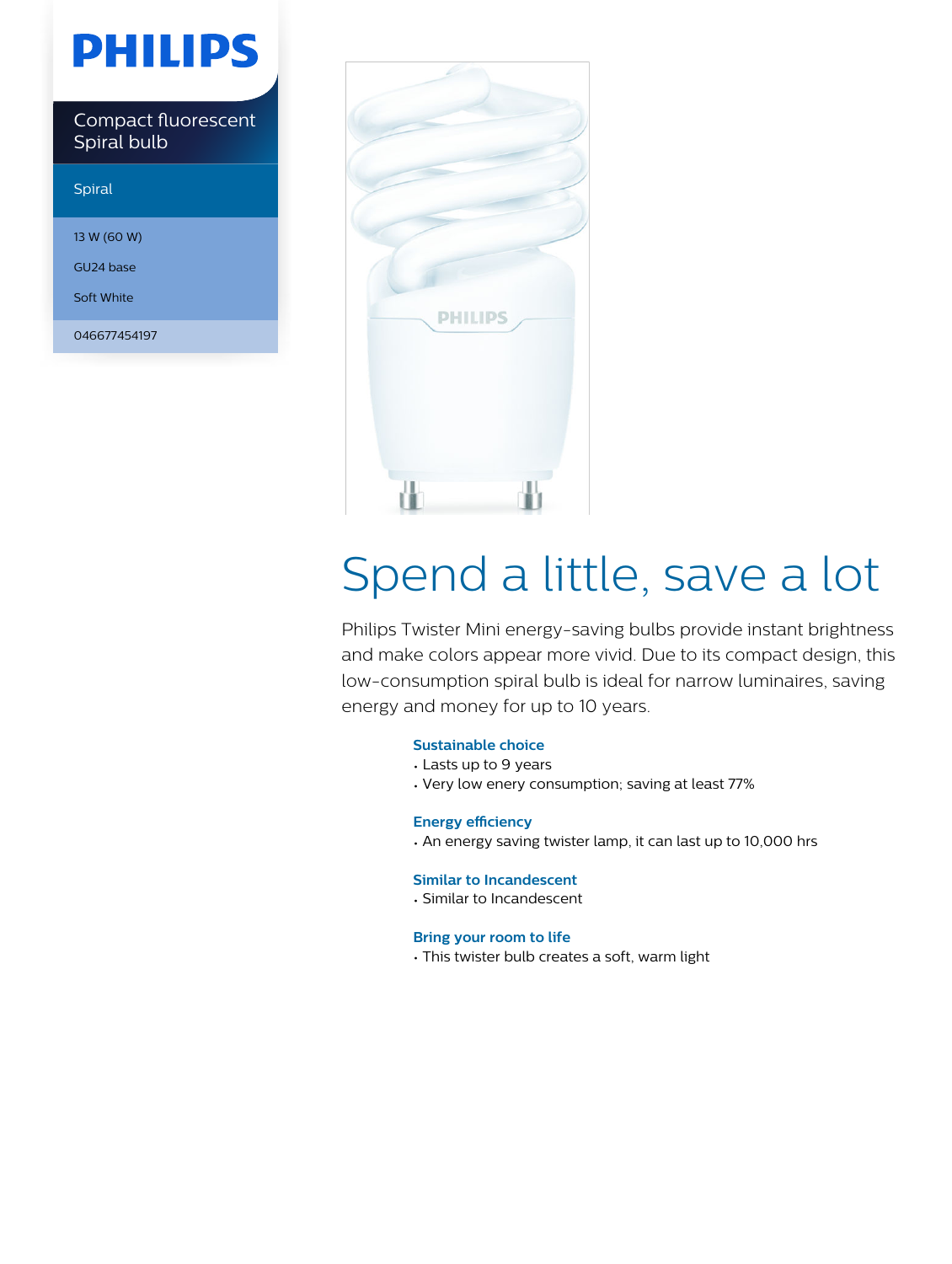### 046677454197

## **Highlights**

#### **Lifetime 9 years**

With a lifetime of up to 10,000 hours, this Philips CFL lamp will ensure your desired atmosphere for up to 9 years\*.

#### **Saving up to 77%**

By replacing traditional light bulbs with a Philips CFL alternative, you will gain immediate, signicant, energy savings while contributing to a sustainable planet.

#### **Energy efficient lamp**

This bulb saves up to \$51.7 in energy costs when you replace a 60 Watt incandecent with this 13 Watt compact fluorescent light bulb\*\*.

#### **Similar to Incandescent**

This CFL lamp is an easy retrofit for GU24 lamps and fixtures.

#### **Soft White 2700K**

Light can have different colour temperatures, indicated in units called Kelvin (K). Bulbs with a low value produce a warm, more cozy light, while those with a high Kelvin value, create a cool, more energizing light.

### Specifications

#### **Bulb characteristics**

- Shape: Spiral
- Dimmable: No
- Socket: GU24
- Lamp shape code: Mini Twister

#### **Bulb dimensions**

- Height: 109 mm
- Width: 114 mm

#### **Durability**

- Average life (at 2.7 hrs/day): 9 year(s)
- Nominal lifetime: 10,000 hour(s)

#### **Light characteristics**

- Application: Soft light
- Color rendering index (CRI): 80
- Color temperature: 2700 K
- Light Color Category: Soft White
- Nominal luminous flux: 900 lumen

#### **Power consumption**

- Wattage: 13 W
- Wattage equivalent: 60 W

#### **Rated values**

- Rated lifetime: 10,000 hour(s)
- Rated luminous flux: 900 lumen

#### **Bulb characteristics**

- Shape: Spiral
- Application: Soft light
- EAN/UPC product: 046677454197
- Height: 109 mm
- Average life (at 2.7 hrs/day): 9 year(s)
- Net weight: 0.060 kg
- Rated lifetime: 10,000 hour(s)
- Gross weight: 0.077 kg
- Rated luminous flux: 900 lumen
- Width: 114 mm
- Color rendering index (CRI): 80
- Height: 10.850 cm
- Socket: GU24
- Color temperature: 2700 K
- Length: 5.600 cm
- Light Color Category: Soft White
- Width: 5.600 cm
- Nominal luminous flux: 900 lumen
- Material number (12NC): 929689791101
- Wattage: 13 W
- Wattage equivalent: 60 W
- Lamp shape code: Mini Twister